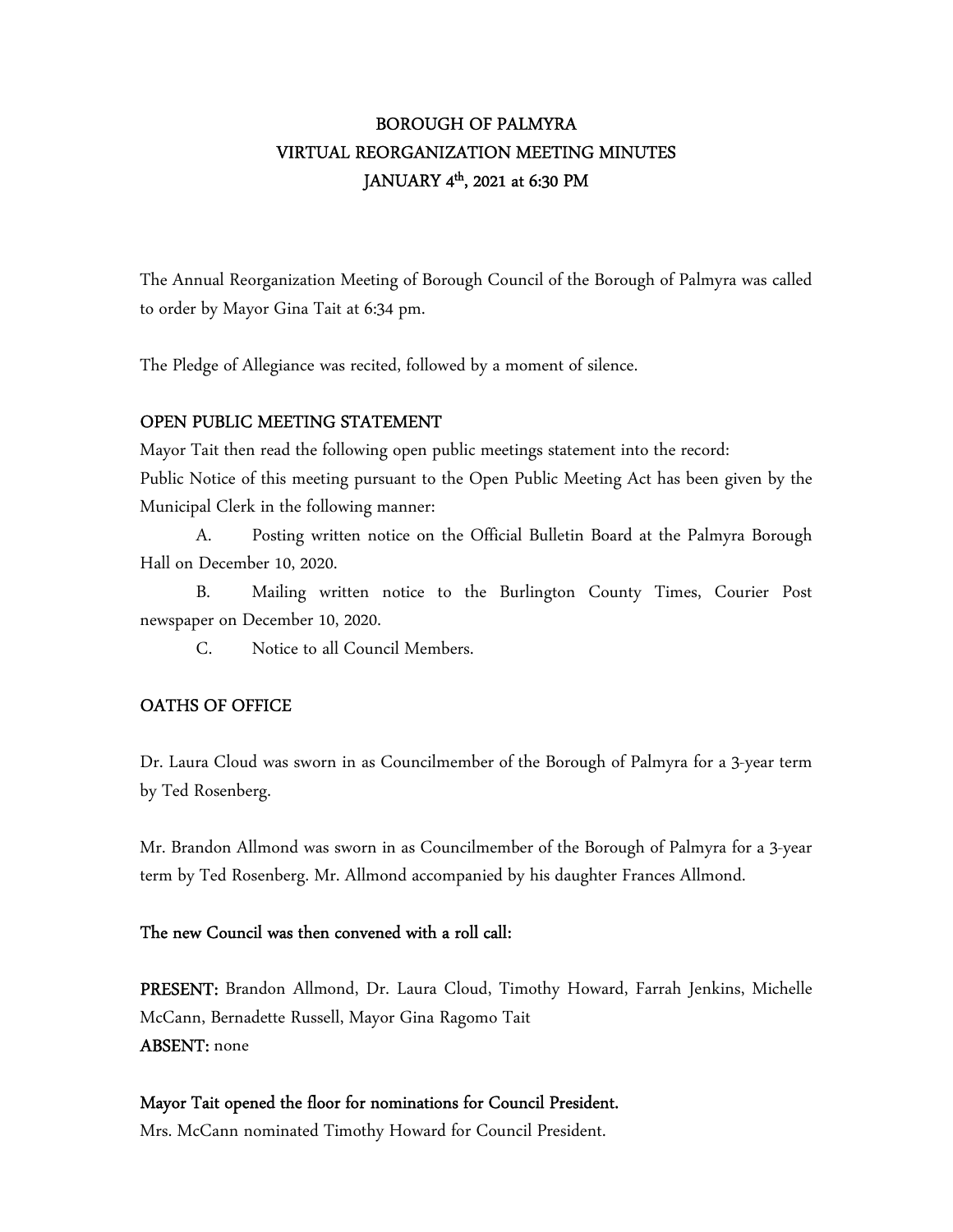Hearing no more nominations, Mayor Tait asked for a motion to close the nominations. Mrs. Russell made a motion to close the nominations. Mr. Allmond second the motion.

Mayor Tait asked for a motion to accept the nominee, Timothy Howard as Council President. Mrs. McCann made a motion to accept the nominee Timothy Howard as Council President. Mr. Allmond second the motion.

# At the call of the roll the vote was: INFAVOR: Mr. Allmond, Dr. Cloud, Mr. Howard, Mrs. Jenkins, Mrs. McCann, Mrs. Russell AGAINST: none Motion Carried

Congratulations to Mr. Howard our new Council President.

Mr. Howard was sworn in as Council President of the Borough of Palmyra by Mr. Ted Rosenberg.

#### ACKNOWLEDGEMENT OF DIGNITARIES

Mayor Tait acknowledged special guests, U.S. Congressman Donald Norcross in attendance and asked if he would have a few words.

Congressman Norcross congratulated Dr. Cloud and Mr. Allmond on their reelection to office. He noted that it is a wonderful thing you do, "something greater than yourself" to serve the community. Congressman Norcross thanked the Mayor and all the essential workers for everything they do, day in and day out keeping the county running. Congressman Norcross indicated over the past year he had done weddings, funerals, birthdays, holidays and now reorganizing Municipalities on Zoom but fortunately that is the way we keep the county moving forward, so democracy as envisioned by our forefathers and foremothers continues. He noted that each year you reflect at what you have done and look forward to what you wish to accomplish. Congressman Norcross indicated he was glad to see 2020 move on and now 2021 has brings new hope. The vaccine is being introduced, so there is true hope, but it does not mean we are out of the woods yet. Congressman Norcross urged everyone to remain diligent with wearing masks, social distancing, washing your hands and respecting others. On behave a of grateful nation we are thankful for new people bring in new ideas, but it only works if we work together. Congressman Norcross stated, as he was reminded by Senator Singleton, the election is political, but it is over when you place your hand on the bible and swear to uphold the constitution and to work together. Congressman Norcross thank the governing body for inviting him to come and stated "God bless you and the United States of America".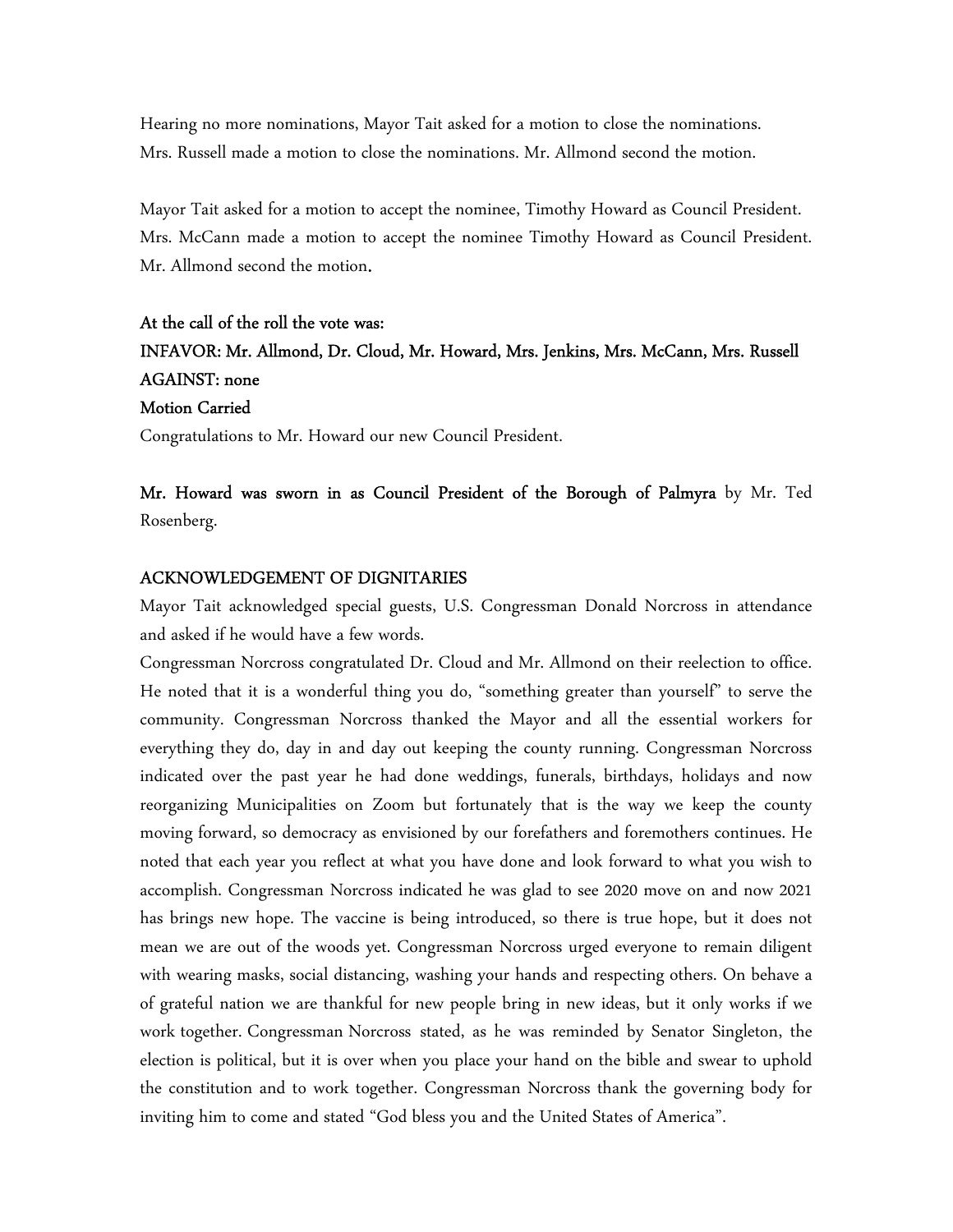#### STATE OF THE BOROUGH ADDRESS - Mayor Gina Ragomo Tait

2020 has made every one's lives different. From working at home, to staying at home and trying to continue services while keeping everyone safe. This year we saw over three hundred positive tests from our town and four deaths. We have been ahead of the curve with protecting our residents and will continue to do what is best for everyone. We have scaled down our Public events in compliance with the Governor Murphy's orders. We have received Covid-19 funding to help with expenses that were accrued due to the pandemic.

The Borough has continued to move ahead with redevelopment, maintaining our streets and continuing our daily operations. Redevelopment saw an agreement signed with PURE LLC for the South Side of Rt. 73 in September and we are currently in negotiations with Fair Share Housing to finalize all pieces of the agreement dealing with our affordable housing obligation. The old PNC Bank property is still moving forward, and the Knights of Columbus property has been deemed as an area in need of redevelopment.

Our road work is continuing; we received another grant for \$240,00.00 for the Temple Blvd project which will be starting as soon as the weather permits. Additionally, the Spring Garden Street and 5th Street projects will be completed as soon as circumstances allow.

We received a Park grant in the amount of \$75,000 to enhance Veterans Memorial Park which should be underway this spring.

Our Police Department saw the first woman Chief of Police in Burlington County, Chief Megan Campbell. Our Police Department spearheaded by Patrolman/SRO Omar Kendall collected donations for Thanksgiving and Christmas meals for families of Palmyra in need. The staff and Borough Council look forward to seeing how everyone can work together to improve our community and relationships within the community.

Our Borough Clerk ran the Primary and General Elections without any problems, so all voices were heard during the election process.

I would like to thank Council President Tim Howard for setting up the mobile Food Pantries; I was proud to be a part of the mobile Food Pantries which benefited our senior citizens, Charles Street School families as well as so many others in the Borough and surrounding communities. I would like to thank the Bread of Life Pantry; which I have spent much time at; for the dedication and time given to our community while helping people in need.

Several members of council and I set up several census events in 2020 to get as many people as possible counted in the 2020 US Census.

This year has been the time of zoom meetings, having logged onto many conference calls with the County Health Department, Governor Murphy's office and our local Legislators making sure that Palmyra is in compliance with all executive orders issued and is if there was anything more that we can do to help our residents. It was great to see that Palmyra has been ahead of the curve with most of our actions making sure the public is safe. Once restrictions are lifted, I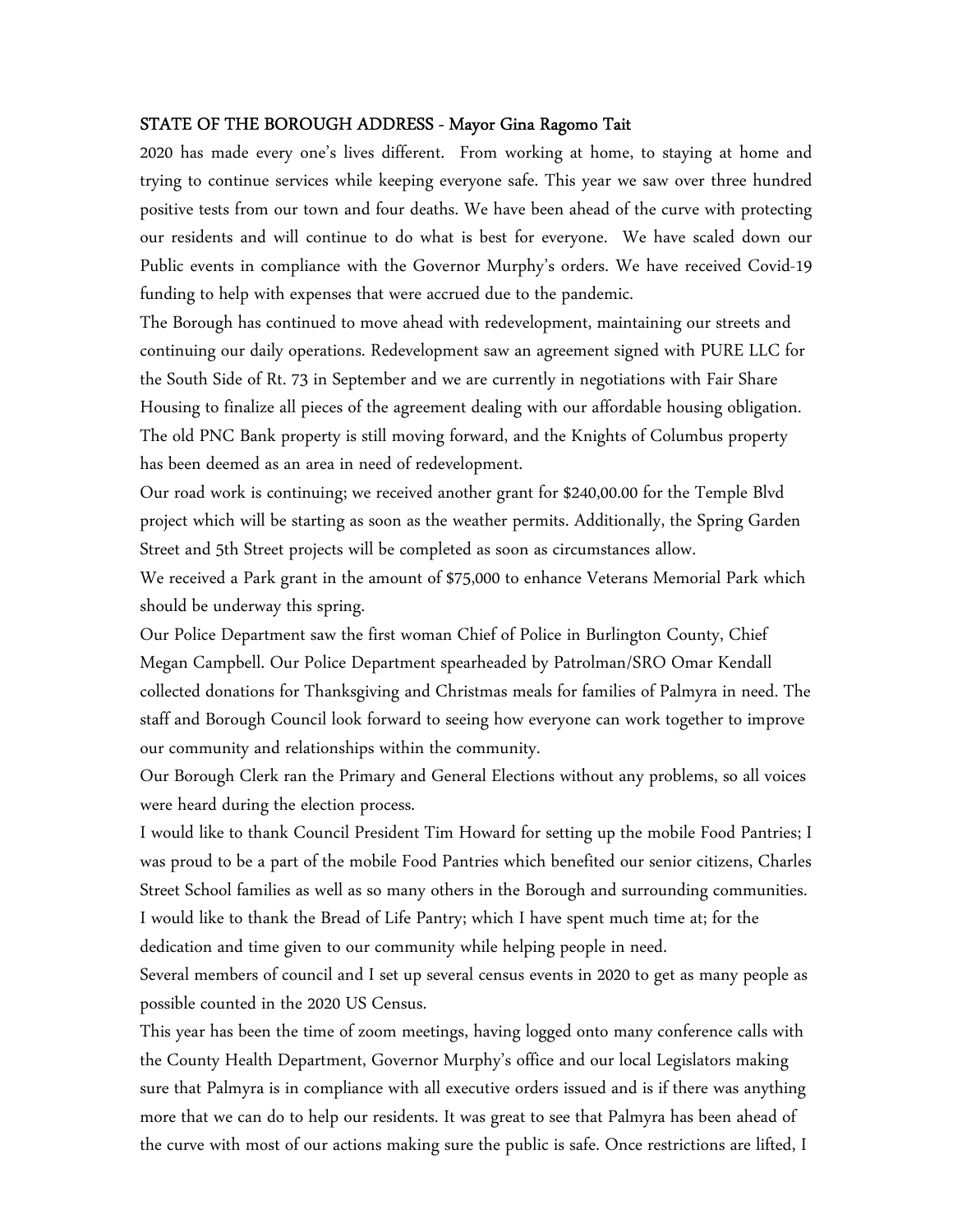would like to try again to have a Mayor's Advisory Board, to be able to hear the concerns of our residents and to find resolutions for things which concern them. I have heard from many residents about volunteering and would love to get as many people involved as possible. My hope is to start "The Get to Know your Neighbor" gatherings which will enable us to work together for the betterment of Palmyra.

The welcome book is almost done, it is being proofread now and should be out by the spring of 2021, it will come in handy for all new residents moving into town, as well as current residents seeking information regarding services provided by the Borough of Palmyra. I am also in talks with the Bridge Commission to start a Community Garden; stay tuned for more details.

I have received numerous comments and suggestions regarding many Palmyra better. Please continue to call or email me with any problems or suggestions and I will be in touch.

#### **CORRESPONDENCE**

Municipal Clerk, Ms. Jackson acknowledged the following correspondence received: Municipal Clerk, Jackson read the resignation letter submitted by Marie Nagle. Borough Council accepted the letter of resignation.

#### PUBLIC PORTION

We requested those participants wishing to have or make a Public comment, email their questions or comments in advance to Borough Clerk Rita Jackson at djackson@boroughofpalmyra.com. The opportunity to submit comments prior to meeting expired at 12:00 PM on Monday January  $4<sup>th</sup>$ , 2021. All comments submitted will become part of the record and included with the Meeting Minutes.

For those who chose to "attend" the Virtual Meeting, Mayor Tait opened the meeting to the public for comments. Comments should be limited to no more than (2) two minutes. All comments will become part of the record and included with the Meeting Minutes.

Mayor Tait asked for a motion to open the public comment portion. Mrs. Russell made a motion to open the public portion for comments. President Howard second the motion.

## All members present voted in favor of the motion. Motion Carried

Mayor Tait asked if any comments were received before the meeting.

Municipal Clerk, Ms. Jackson indicated the following comment was received: Mr. Clark - Columbia Avenue - I sincerely regret writing this email however I feel that the entire counsel needs to know what has occurred over the past couple of decades. I first would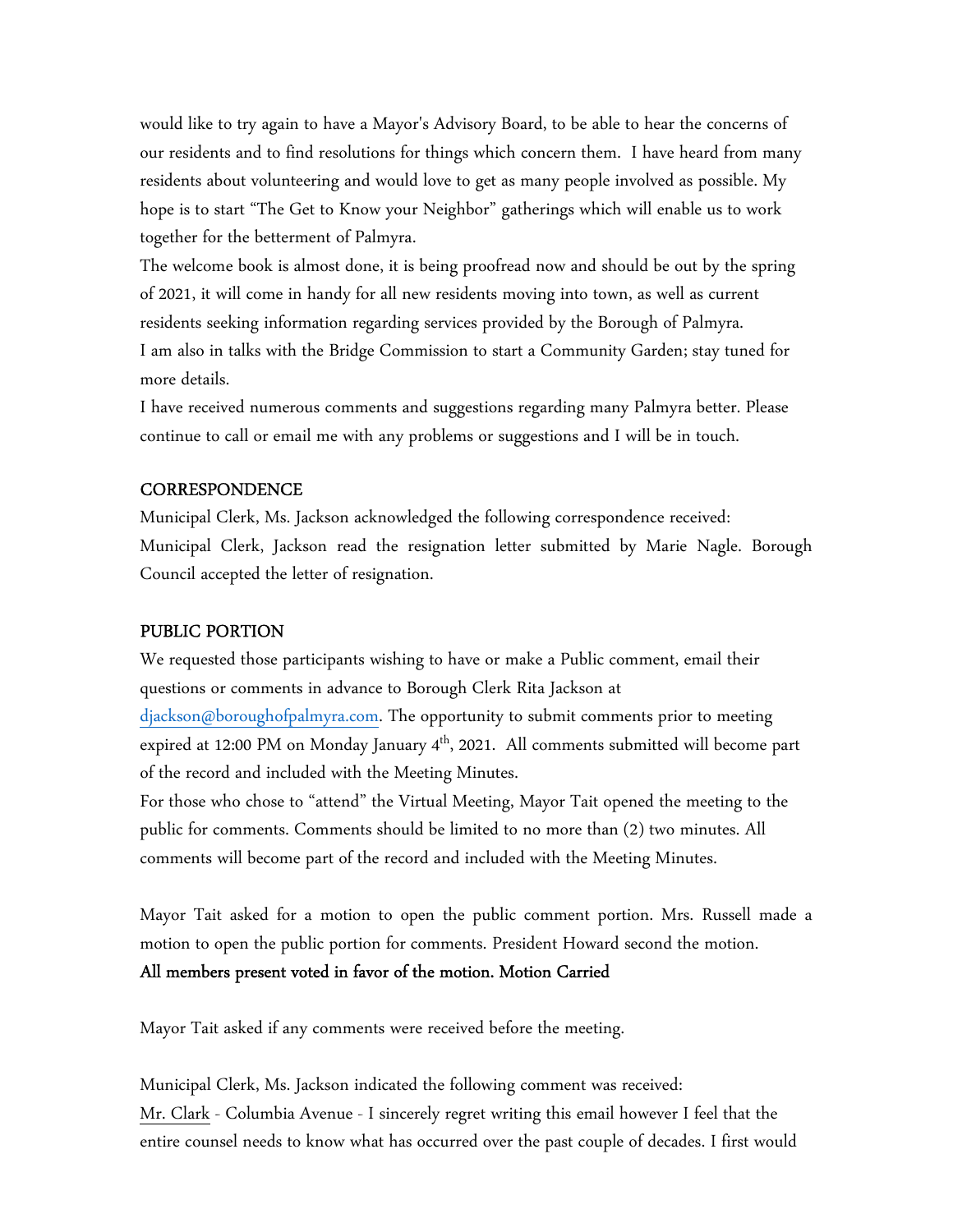like to thank the township for creating and completing the township wide accessible intersection ramp project that provides many residents with street crossing access. Unfortunately, during any winter snowfall, the intersections are not accessible due to mounds of snow and ice blocking the many crossings created by snowplows. I have attempted for many years/decades to bring attention to this public safety problem and received feedback from the township that it would be addressed. Each winter with the same outcome, no progress or attempts towards change. A couple of weeks ago, I brought up the same snow intersection issue to the township administrator who informed me that the matter would need to be brought up to the counsel to change the ordinance. I have heard this many times over the years going up to 20 plus years ago. I understand that we are in the middle of a pandemic, however this creates a greater need to have access throughout the town to obtain basic needs in the business district during a weather emergency. Thank you.

President Howard asked Mr. Gural if he knew which ordinance Mr. Clerk was referring to. Mr. Gural stated he thought it was article 3 chapter 237 of the code, regarding sidewalk snow and ice removal. Mr. Gural indicated the ordinance does need to be reviewed however, this is really a code enforcement matter. It is about educating the public, notifying the public when they are not in compliance. Mr. Gural noted the ordinance clearly states was is to be done and what consequences the violators face if on done. Mr. Gural explained there is a one hundred dollar fine if convicted in court, which is a pretty stiff sentence for not shoveling your sidewalk, code enforcement has no option but to notify the homeowner, give them the appropriate time to abate the violation and if not to issue a summons, that is the process. The governing body has to determine if they want to fine people, not just the ones we receive complaints for but must be fair, so everyone who does not follow the code completely. Mr. Gural stated the code also goes on to same that we have the ability to send public works out to shovel those sidewalks, but that's just an impossible scenario, noting we have miles of sidewalks in our community and it's just not possible for public works to shovel all of them. President Howard stated he though the comments involved the crosswalk corners where the handicap ramps are and public works plowing down the street and blocking them in. President Howard stated he thought it was the responsibility of the homeowner to clear the sidewalks and corners if they live on a corner lot. Mrs. Jenkins indicated when public works plows and piles the snow up on a corner, it is just unrealistic to believe that the homeowner can remove all the snow plowed onto the corner. Mrs. Jenkins suggested a conversation with whomever is plowing the snow, determining a better way to remove/allocate, when plowing, the amount of snow left on corners. Mr. Clark indicated there are problems with people not shoveling their sidewalks in the middle of the block, but that is not the biggest problem. Mr. Clark stated the biggest barriers are at the intersections in the streets noting people will shovel their sidewalks to the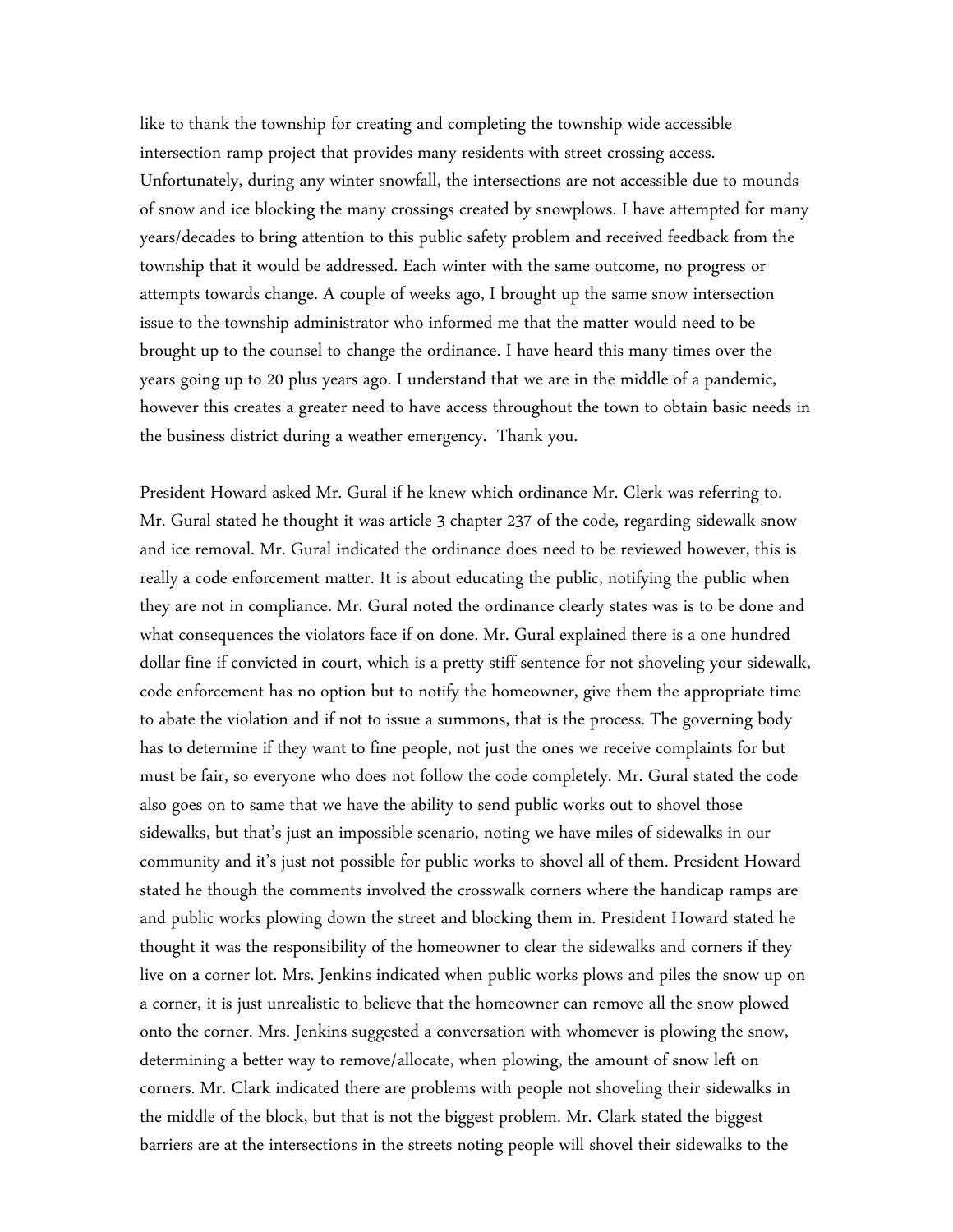curb but not touch the street as there is just too much snow. Mr. Clerk indicated the snow embankment in the street at the corner could be 3 to 5 feet into the street, 3 or 4 feet high and when it freezes over its an icy snow mound. Mr. Clark indicated the only way to get around it is to walk in the street which is not possible for all residents. Mayor Tait asked the public safety and public works committee to look into this issue. President Howard stated the public works employees were sent to training for snow plowing a while ago and indicated he would go over it with public works. There was additional discussion regarding plowing, snow removal and placement of the snow. Mr. Gural indicated more cooperation from the public would go a long way. Mr. Gural indicated when plowing public works does not get out of trucks to clear corners noting the mandate is to get the roads open for transportation purposes. There was additional discussion regarding removal of snow at the four main corners at Cinnaminson Avenue and Broad Street. Mr. Jenkins stated we are talking about two different things, the homeowner's responsibility, and the Borough's responsibility for clearing snow. Mayor Tait asked President Howard to note the various suggestions regarding the snow clearing for the next committee meeting. Mr. Clark thanked council for the conversation regarding snow removal.

Mayor Tait asked for comments from those attending the meeting.

Ms. Veitenheimer – Rowland Street Ms. Veitenheimer stated during the last storm, which was an ice storm, she only had time, before going to work, to clear the portion of her driveway to get the car out. Ms. Veitenheimer stated because public works did not go curb to curb when plowing she had three feet of snow to remove before being able to get onto the road, when she returned from work the sidewalk was ice and no way could she remove it at that point. Mr. Veitenheimer noted that more time is needed than 12 hours to clear the sidewalk.

No one wishing to make comments Mayor Tait requested a motion to close the public comment portion. Mrs. Russell made a motion to close the public portion, President Howard second the motion.

#### All members present voted in favor of the motion. Motion Carried

#### DISCUSSION ITEMS - NEW BUSINESS

Mayor Tait indicated that because we are still in a pandemic, that we are limited in the things which we can do for our MLK Jr. Day of Service project. Mayor Tait indicated she has spoken with Reverend Soper and he suggested a coat drive. Mayor Tait indicated she spoke with Officer Kendall, our SRO officer and asked if the project was viable and if he would be willing to help with it. He agreed so the Borough and Palmyra Police dept will be collecting coats for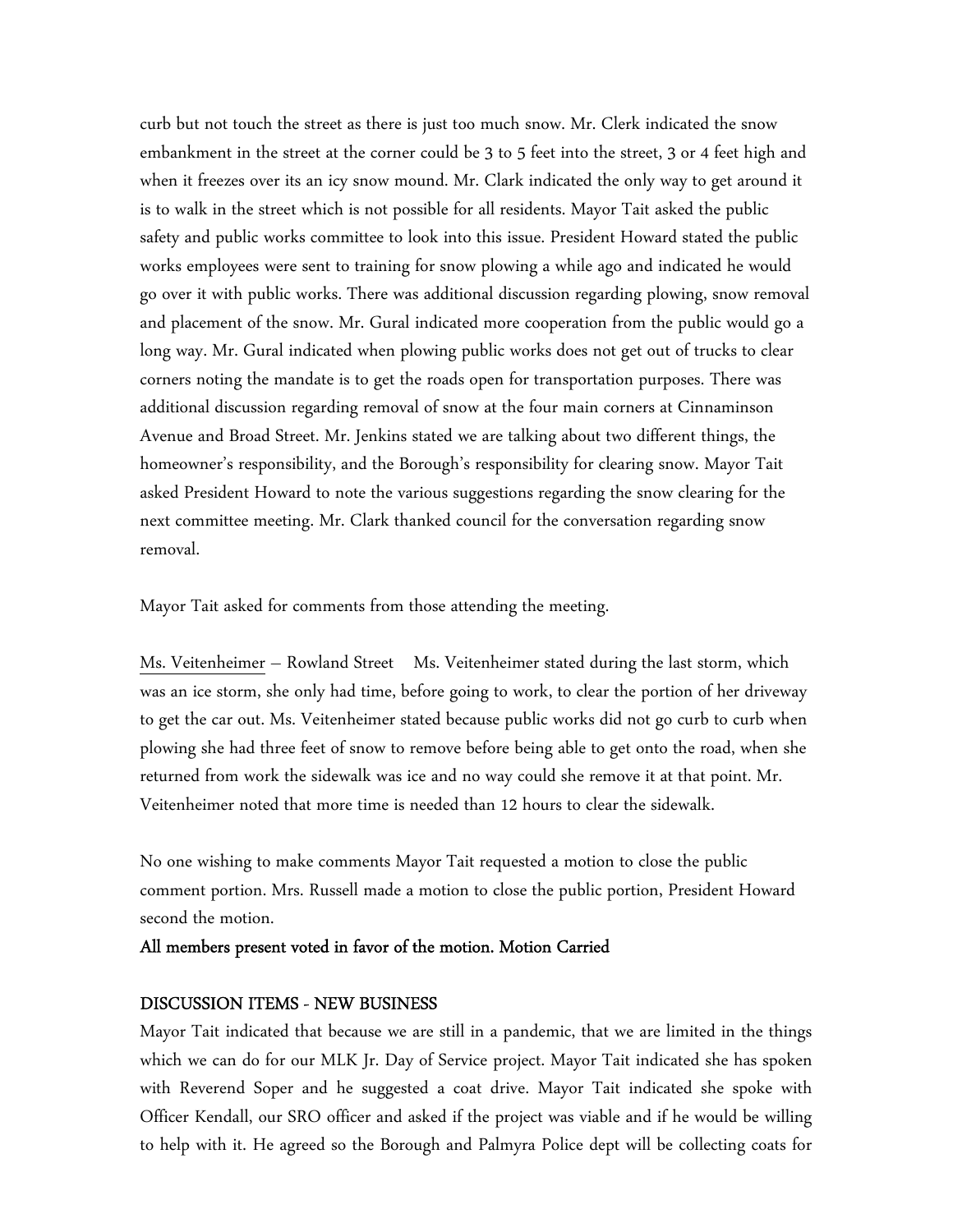the needy on Monday January 18<sup>th</sup>, 2021. There was additional information regarding coats, gloves and hats also where the items would be dropped off and how they would be given out. Mayor Tait indicated all the logistics had not yet been worked out but to stay tuned to the website for additional information to follow.

## Mayor Tait then read the following: 2021 Council Committees Appointments

#### Gina Ragomo Tait - Mayor

Committee Member: Public Safety & Municipal Court; Redevelopment & Negotiations; Public Events

# Timothy Howard – Council President

## Public Safety Director

Committee Member: Public Works & Sewer; Youth & Recreation; Public Buildings, Parks & Grounds; Redevelopment & Negotiations; Communications & Public Relations; Public Events; Public Safety & Municipal Court; Administration & Finance

## Brandon Allmond

Committee Member: Youth & Recreation, Public Works & Sewer; Public Buildings & Grounds; Communications & Public Relations; Public Events; Board of Education Co-Liaison; Veterans Affairs

## Michelle McCann

Committee Member: Public Works & Sewer, Redevelopment & Negotiations, Youth & Recreation, Communication & Public Relations, Public Buildings, Grounds & Parks, Public Safety & Municipal Court, Public Events; Veterans Affairs

#### Bernadette Russell

Committee Member: Administration & Finance; Construction/Housing/Code Enforcement; Business Community & Development; Green Team; Shade Tree Advisory Board Liaison; Public Events; Veterans Affairs

## Farrah Jenkins

Committee Member: Administration & Finance; Construction, Housing & Code Enforcement; Business and Community Development; Public Events; Board of Education Co-Liaison

## Laura Craig Cloud

Committee Member: Business Community and Development; Construction, Housing & Code Enforcement; Green Team; Public Events; Land Use Board Liaison- (Class II Member) \*\*\*\* Palmyra Harbour Condo Association and Riverfront Homeowners Association Liaisons will be the entire governing body. (Schedule to be determined for Association's monthly meetings)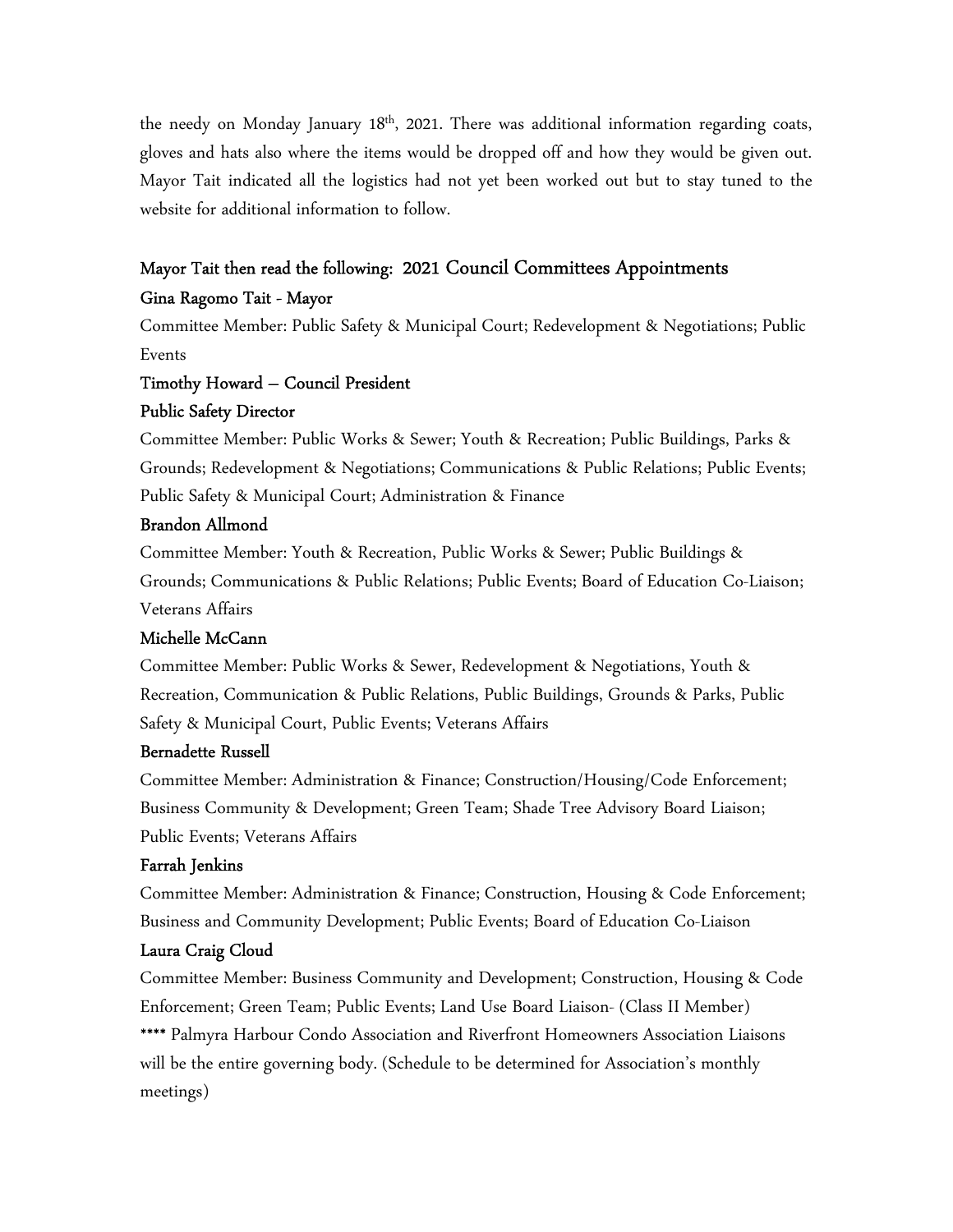## Palmyra High School Student Representatives

Andrew Yansick Elizabeth Lake

## Mayor Tait then read the following: 2021 Mayor's Annual Appointments

| Borough Administrator/Human Resource Officer        | John Gural        |
|-----------------------------------------------------|-------------------|
| Tax Search Officer/ Alternate Registrar             | Tanyika Johns     |
| Registrar                                           | Doretha R Jackson |
| Municipal Lien Search Officer/ Fair Housing Officer | Doretha R Jackson |
| Police Secretary / Police Records Clerk             | Renay Montgomery  |
| Storm Water Coordinator                             | John Gural        |
| Tree Officer                                        | Jon Petitte       |
| Shade Tree Secretary                                | Linda Yansick     |
| Clean Communities Coordinator                       | Ernest McGill     |
| Recycling Coordinator                               | Earnest McGill    |
| Emergency Management Coordinator                    | Richard K. Dreby  |
| 1 <sup>st</sup> Deputy Emergency Mgmt.              | Tracy Kilmer      |
| 2 <sup>nd</sup> Deputy Emergency Mgmt.              | John Skowronski   |
| Fire Chief                                          | Richard Dreby     |
| Deputy Fire Chief                                   | Alan Zimmermann   |
| 1 <sup>st</sup> Battalion Chief                     | Michael Stokes    |
| 2 <sup>nd</sup> Battalion Chief                     | Howard Dreby      |
| Fire Police/Fire Department Captain                 | William Quigg     |
| Fire Police/Fire Department Lieutenant              | Terre Bankowski   |
| Fire Police                                         | Natalie Fries     |
| Fire Chaplin                                        | David Confer      |

## CERT Team

Chuck Young; Eileen Young; Judy Benton; Clarence Belton; Noel McFadden; Lori Genstein; Juanita Bussie; Josephine Grimes; Junita Bussie; Barbara Bradfield; Leigh West; Erica Campbell; Amir Abdurahman

## Crossing Guards

Amy Austin – Guard Captain Howard Dreby, Sara Ercolono; Joanne Logue; Ellen Adams; Gail Marguis; Barbara Zeyher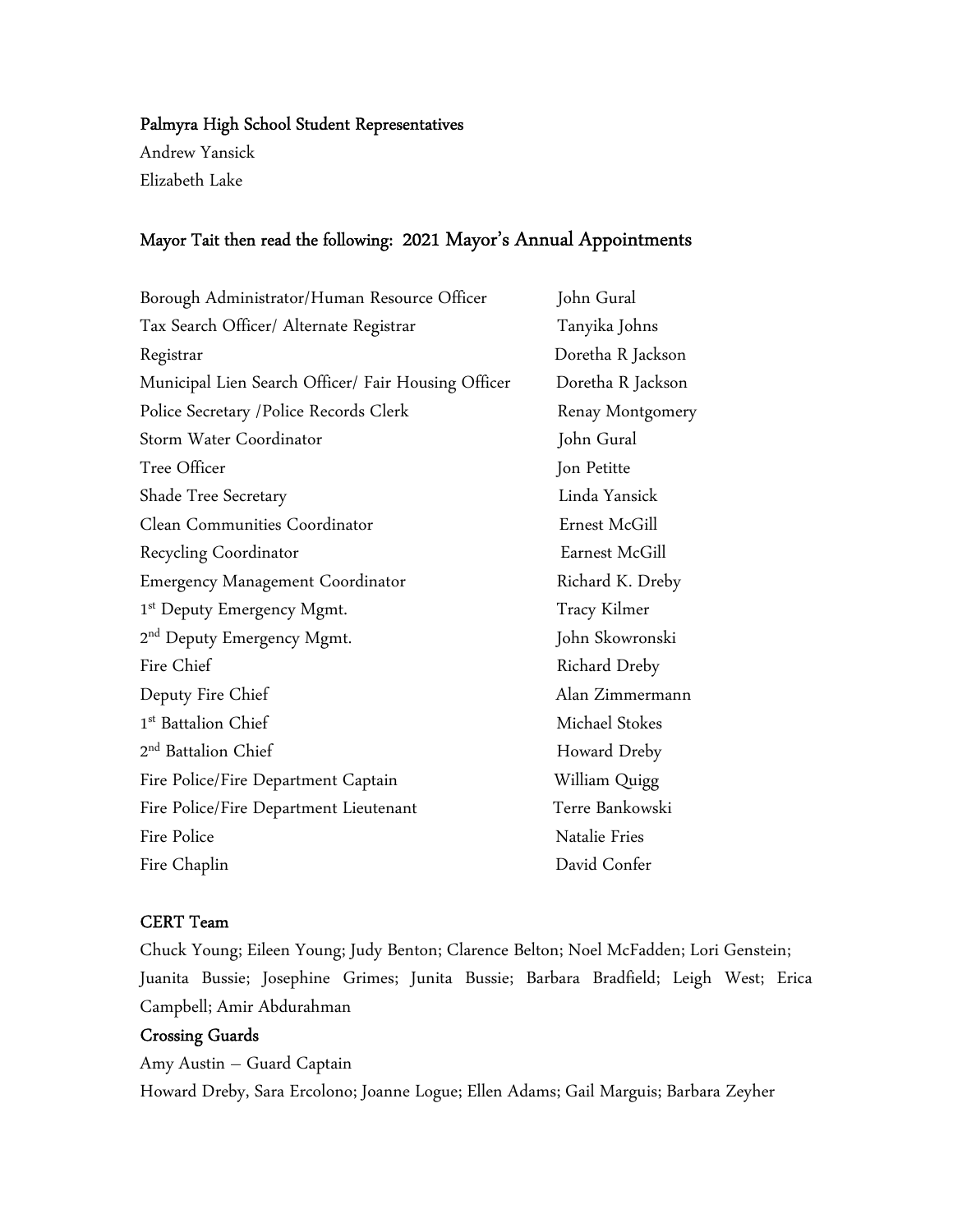| Mayor Tait then read the following: 2021 Annual Citizen Appointments |        |          |          |          |          |          |  |
|----------------------------------------------------------------------|--------|----------|----------|----------|----------|----------|--|
| <b>LAND USE BOARD</b>                                                |        |          |          |          |          |          |  |
| Laura Cloud, Council Rep. Class III Member                           |        | 1 year   | 01/01/21 |          | 12/31/21 |          |  |
| John Gural, Borough Official Class II Member                         |        |          | 1 year   | 01/01/21 |          | 12/31/21 |  |
| Jessica O'Connor, Class IV                                           |        |          | 4 years  | 01/01/21 |          | 12/31/24 |  |
|                                                                      |        |          |          |          |          |          |  |
| SHADE TREE ADVISORY BOARD                                            |        |          |          |          |          |          |  |
| Jon Petitte (tree officer)                                           |        | 1 year   |          | 01/01/21 |          | 12/31/21 |  |
| Bernadette Russell - Council Rep                                     |        | 1 year   |          | 01/01/21 |          | 12/31/21 |  |
| Andrew Lehrian                                                       |        | 1 year   |          | 01/01/21 | 12/31/21 |          |  |
| Tim Kaluhiokalani                                                    |        | 1 year   |          | 01/01/21 |          | 12/31/21 |  |
| Emma Melvin                                                          |        | 1 year   |          | 01/01/21 |          | 12/31/21 |  |
| <b>GREEN TEAM</b>                                                    |        |          |          |          |          |          |  |
| Bernadette Russell                                                   | 1 year | 01/01/21 |          | 12/31/21 |          |          |  |
| Laura Craig McCloud                                                  | 1 year | 01/01/21 |          | 12/31/21 |          |          |  |
| Wendy Wenz                                                           | 1 year | 01/01/21 |          | 12/31/21 |          |          |  |
| Lewis Yetter                                                         | 1 year | 01/01/21 |          | 12/31/21 |          |          |  |

# Mayor Tait then read the following: 2021 Notice of Annual Borough Council Caucus and Regular Meeting Dates

Borough Council of the Borough of Palmyra will meet on the

following dates in 2021:

All meetings to be held on the first Monday (Caucus Meeting) at 6:30 pm and third Monday (Regular Meeting) at 6:30 pm of each month, unless otherwise noted due to a holiday or indicated with \*\*, in which case those meetings shall begin at 6:00 P.M. Budget meeting to be held on Saturday at 8:00 am as noted with \*\*\*\*.

February 1, 2021 February 15, 2021 March 1, 2021 March 15, 2021 March 27, 2021\*\*\*\* - Saturday Budget meeting begins at 8:00 am April 5, 2021 April 19, 2021 May 3, 2021 May 17, 2021 June 7, 2021\*\* June 21, 2021

July 19, 2021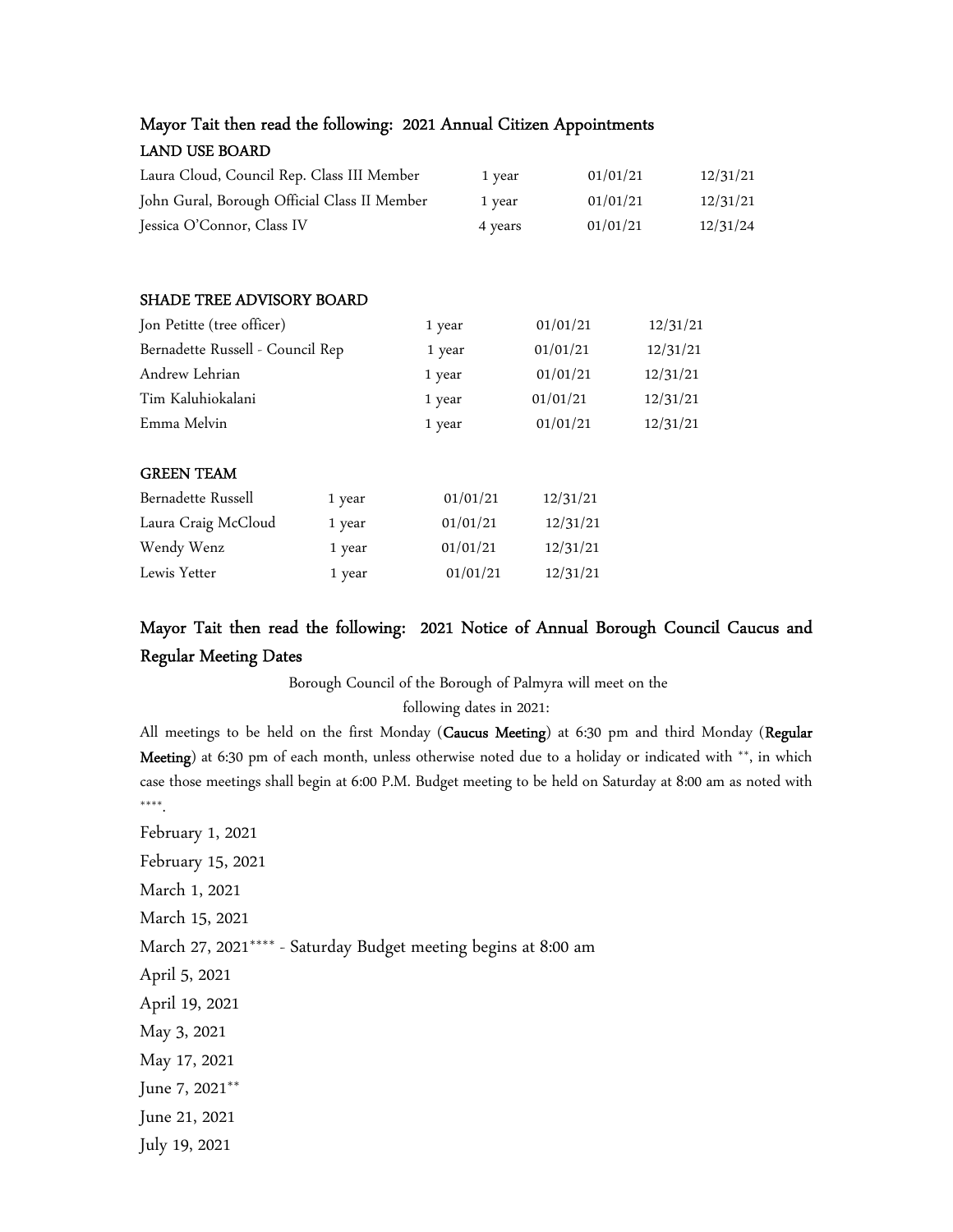August 2, 2021 August 16, 2021 September 20, 2021 October 4, 2021 October 18, 2021 November 1, 2021 \*\* November 15, 2021 December 6. 2021 December 20, 2021

#### RESOLUTIONS

Consent Agenda- Resolution 2021-1 to Resolution 2021-78 will be enacted as a single motion; if any resolution needs additional discussion it will be removed from the consent agenda and voted on separately.

Mayor Tait asked if any resolutions needed to be pulled from the resolution consent agenda. Mrs.

Russell asked that Resolutions 2021-6, Resolution 2021-7, Resolution 2021-8, Resolution 2021-

9, Resolution 2021-18 and Resolution 2021-23 be removed from the consent agenda.

Mayor Tait read the following resolutions into the record:

Resolution 2021-01, Resolution to Confirm Council Committee Appointments

Resolution 2021-02, Resolution to Confirm Mayor's Annual Appointments

Resolution 2021-03, Resolution to Confirm Mayor's Annual Citizen Appointments

Resolution 2021-04, Resolution Approving the Borough of Palmyra Official Caucus and Regular Monthly Public Meeting Dates for the Borough Council for 2021

Resolution 2021-05, Resolution Authorizing the Appointment of Ted Rosenberg, Esq., as Municipal Solicitor.

Resolution 2021-10, Resolution Authorizing the Appointment of Robert P. Nehila Jr., of Bowman & Company LLP, as Municipal Auditor

Resolution 2021-11, Resolution Authorizing the Appointment of William Kirchner of Environmental Resolutions Inc., (ERI) as Municipal Engineer

Resolution 2021-12, Resolution Authorizing the Appointment of William Kirchner of Environmental Resolutions Inc., (ERI) as Municipal Sewer Engineer

Resolution 2021-13, Resolution Authorizing the Appointment of John Hogue and/or Vladimir Raskin of Environmental Resources Management (ERM), as Municipal Environmental Engineer/Consultant and LSRP.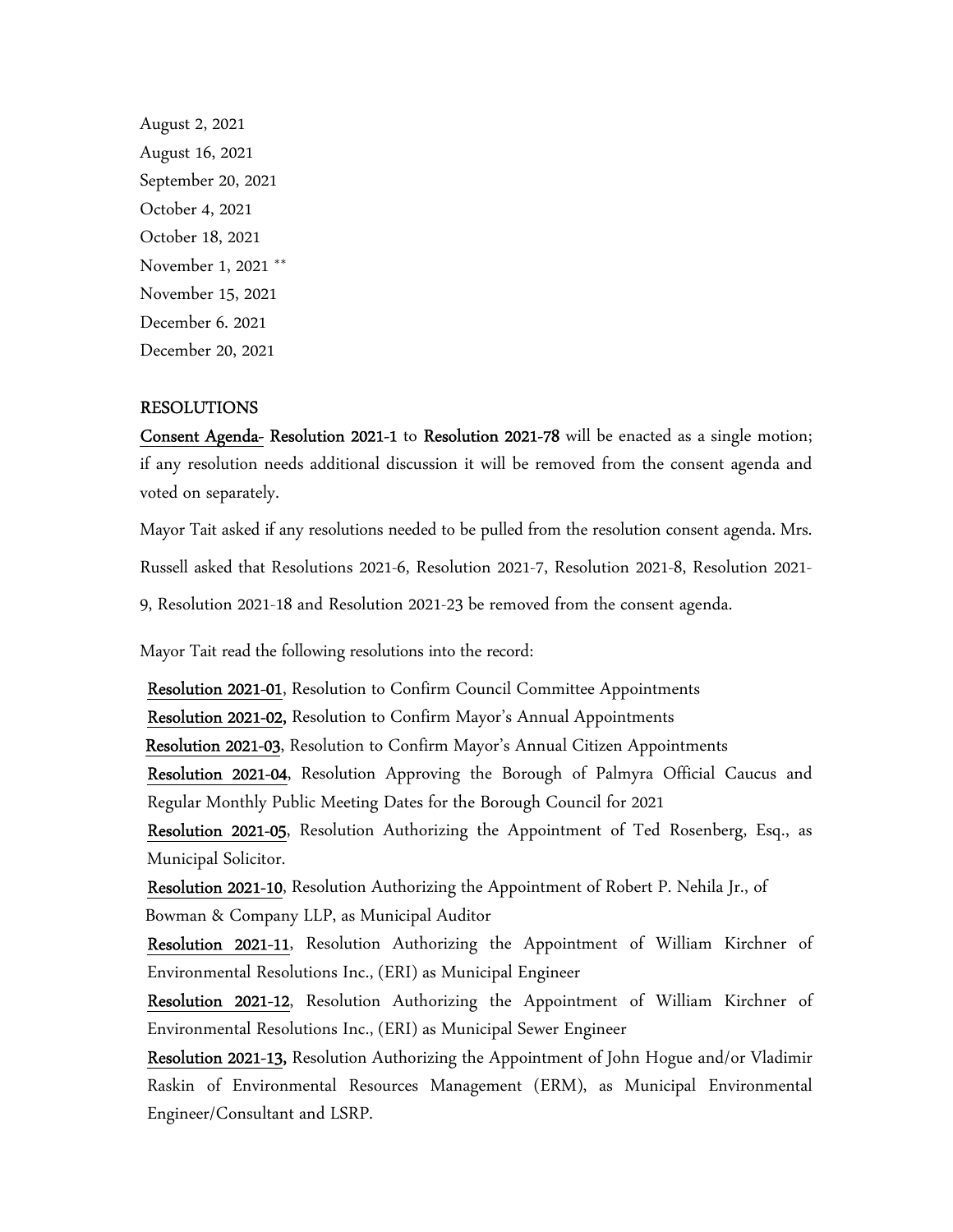Resolution 2021-14, Resolution Authorizing the Appointment of Gregory R. Valesi and/or James Winckowski of Consulting & Municipal Engineers (CME) as Special Projects Engineer

Resolution 2021-15, Resolution Authorizing the Appointment of David Gerkens of Community Grants, Planning and Housing, (CGP&H) as Municipal Planner/Grants Coordinator.

Resolution 2021-16, Resolution Authorizing the Appointment of Community Grants, Planning and Housing, (CGP&H) as Municipal Affordable Housing/RCA Administrator.

Resolution 2021-17, Resolution Authorizing the Appointment of James D. Fattorini, Esq., as Municipal Public Defender.

Resolution 2021-19, Resolution Authorizing the Appointment of any/all other Municipal Prosecutors in Burlington County, as Substitute Prosecutor

Resolution 2021-20, Resolution Authorizing the Appointment of Christopher J Powell of Hardenbergh Insurance Group as Insurance Consultant/ JIF Risk Management Consultant and Authorizing JIF Risk Management Consultant Agreement

Resolution 2021-21, Resolution Authorizing the Appointment of Mark Ruderman, Esq. of Ruderman & Roth, LLC. as Special Counsel/Labor Attorney for Police Association/ Collective Bargaining Agreement Negotiations

Resolution 2021-22, Resolution Authorizing the Appointment of Carmen Saginario Jr., Esq. of Capehart Scatchard. as Special Counsel/Labor Attorney for Police Department Employment Matters

Resolution 2021-24, Resolution Authorizing the Mayor to Execute Contracts with All Appointed Professionals After Review and Approval by the Solicitor and the Chief Financial Officer.

Resolution 2021-25, Resolution Appointing John Gural as Administrator for The Borough of Palmyra

Resolution 2021-26, Resolution Appointing John Gural as Burlington County JIF Fund Commissioner.

Resolution 2021-27, Resolution Appointing John Gural as Burlington County JIF Claims Coordinator

Resolution 2021-28, Resolution Appointing John Gural as Hearing Officer for Non-Uniformed Employees

Resolution 2021-29, Resolution Appointing John Gural as Storm Water Coordinator for the Borough of Palmyra

Resolution 2021-30, Resolution Appointing John Gural as Human Resources Officer for the Borough of Palmyra.

Resolution 2021-31, Resolution Appointing Doretha R Jackson as Burlington County JIF Alternate Fund Commissioner.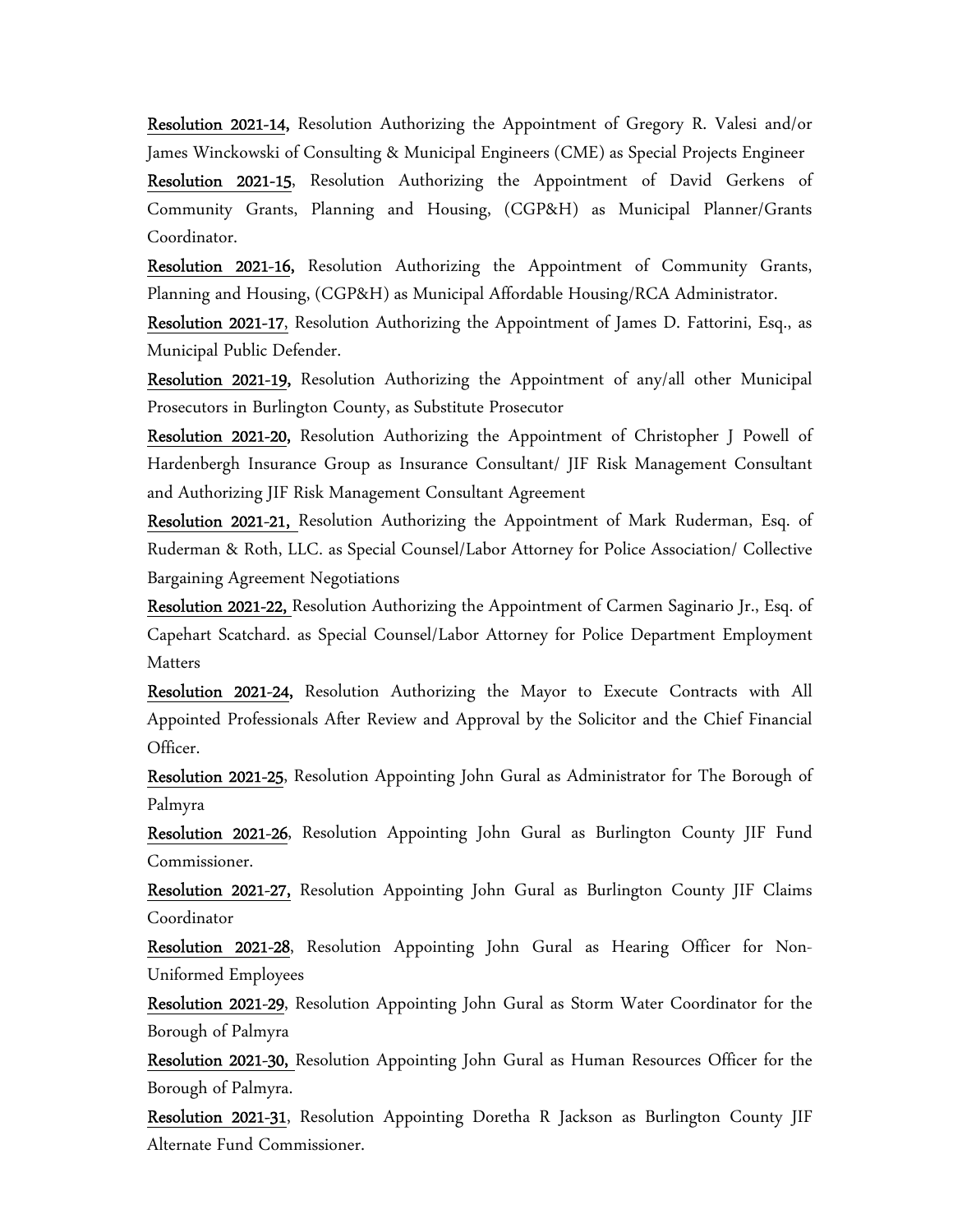Resolution 2021-32, Resolution Appointing John Gural, Doretha Jackson and Ernest McGill as DOT/CDL Designated Employer Representatives

Resolution 2021-33, Resolution Appointing Doretha R. Jackson As Fair Share Housing Officer for The Borough of Palmyra

Resolution 2021-34, Resolution Recommending to the Land Use Board Doretha R. Jackson Appointment as Land Use Board Secretary with an Annual Salary of \$3,183.62 effective January 1, 2021.

Resolution 2021-35, Resolution Appointing Doretha R. Jackson as Registrar for the Borough of Palmyra for a Three-Year Term Effective January 1, 2021

Resolution 2021-36, Resolution Appointing Tanyika Johns as Alternate Registrar for the Borough of Palmyra

Resolution 2021-37, Resolution Appointing Robert Verry as Hearing Officer for Uniformed Employees

Resolution 2021-38, Resolution Appointing Tracy Kilmer as Burlington County JIF Safety Coordinator.

Resolution 2021-39, Resolution Appointing Tracy Kilmer as Housing Official and Housing Inspector for The Borough of Palmyra

Resolution 2021-40, Resolution Appointing Tracy Kilmer as Zoning Officer for the Borough of Palmyra.

Resolution 2021-41, Resolution Appointing Tracy Kilmer as Acting Code Enforcement Officer for the Borough of Palmyra

Resolution 2021-42, Resolution Appointing Donna Condo as Public Agency Compliance Officer for the Borough of Palmyra

Resolution 2021-43, Resolution Appointing Mindie Weiner as Deputy Tax Collector for Borough of Palmyra term to expire March 1st, 2021.

Resolution 2021-44, Resolution Appointing Ron Holt as Fire Inspector for the Borough of Palmyra term to expire December 31, 2021.

Resolution 2021-45, Resolution Appointing Ernest McGill as Recycling Coordinator for the Borough of Palmyra.

Resolution 2021-46, Resolution Appointing Ernest McGill as Clean Communities Coordinator for the Borough of Palmyra.

Resolution 2021-47, Resolution Appointing Jon Pettite as Tree Officer for the Borough of Palmyra

Resolution 2021-48, Resolution Appointing the Crossing Guards for The Borough of Palmyra for 2021.

Resolution 2021-49, Resolution appointing John Yansick as a Part-time Public Works Laborer, effective January 1, 2021 not-to-exceed 28 hours per week at \$16.50 per hour.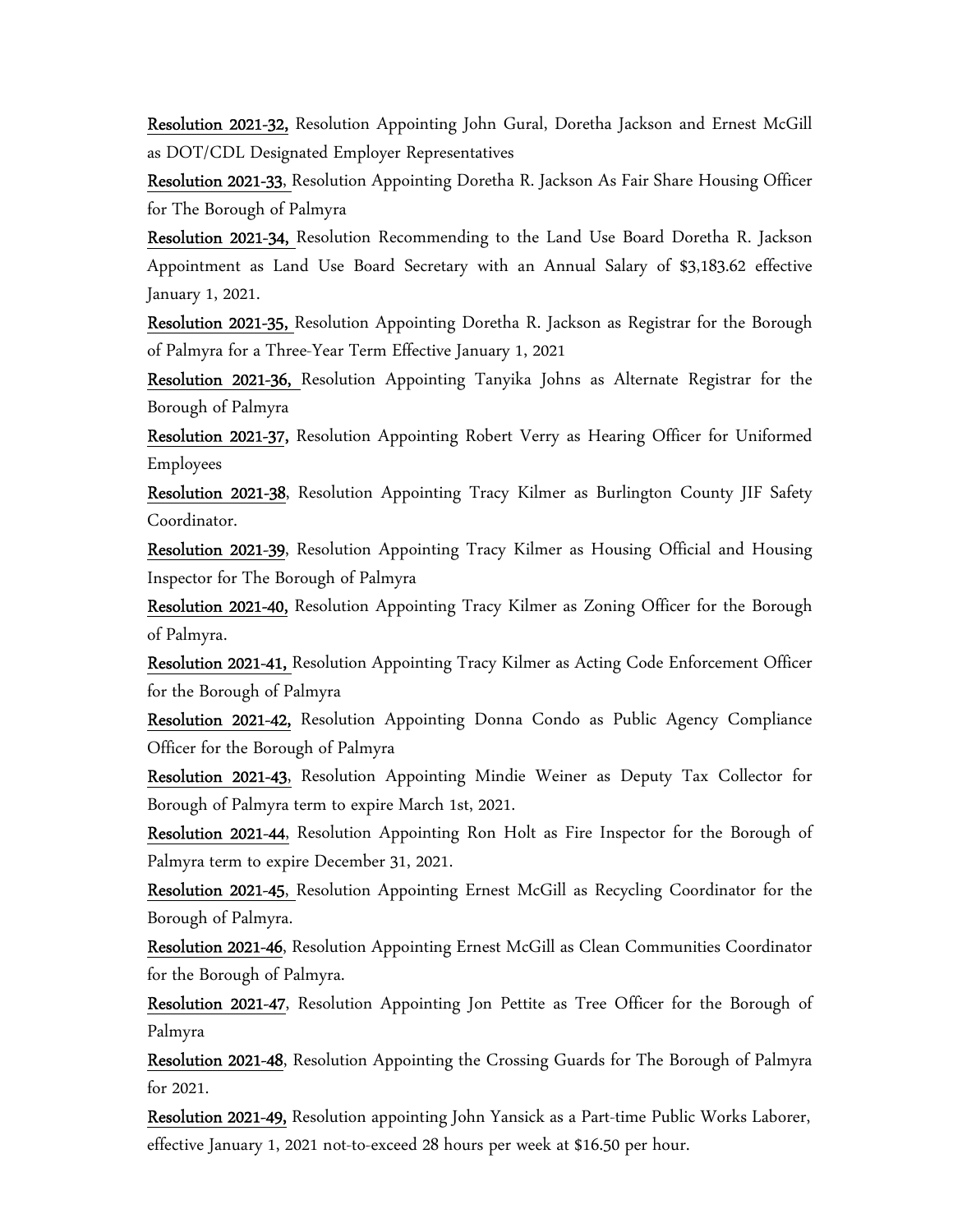Resolution 2021-50, Resolution Appointing the Borough of Palmyra Community Emergency Response Team (C.E.R.T.) Members

Resolution 2021-51, Resolution Authorizing the Appointment of Richard K. Dreby as Emergency Management Coordinator for the Borough of Palmyra

Resolution 2021-52, Resolution Authorizing the Appointment Michael Lunemann as Code Enforcement Officer

Resolution 2021-53, Resolution Appointing Michael Lunemann as Mechanical Inspector

Resolution 2021-54, Resolution Appointing Michael Lunemann as Abandoned Property List Public Official for the Borough of Palmyra

Resolution 2021-55, Resolution Appointing Philip Opalski as part-time Housing Inspector, Fire Inspector and RCS Building Inspector not-to-exceed 16 hours per week.

Resolution 2021-56, Resolution Amending Resolution 2020-203 Appointing Juan Delgado as Plumbing Sub-Code Official, Plumbing Inspector, and Mechanical Inspector with term to expire October 6, 2024

Resolution 2021-57, Resolution Amending Resolution 2019-223 Appointing Raymond Holshue as Electrical Sub-Code Official and Electrical Inspector with term to expire September 11. 2023

Resolution 2021-58, Resolution Appointing Charles Soper, Wesley Allen, and Ella Graham as Chaplains for the Borough of Palmyra Police Department

Resolution 2021-59, Resolution Appointing Dale Palmer as part-time Supervisor for Public Buildings and Grounds Department

Resolution 2021-60, Resolution Appointing George Moore as part-time Public Buildings and Grounds Department

Resolution 2021-61, Resolution Appointing Stacey Brugler as part-time Payroll Clerk and Finance Assistant

Resolution 2021-62, Resolution Appointing Donna Condo as Secondary Human Resources Officer for the Borough of Palmyra

Resolution 2021-63 Resolution Designating the Burlington County Times and the Courier Post as the Legal Newspapers and GovDeals.com as the Legal Auction Site for Vehicles and Property.

Resolution 2021-64, Resolution Authorizing the 2021 Temporary Budget Appropriations.

Resolution 2021-65, Resolution to Approve 2021 Temporary Debt Service for the Borough of Palmyra in the County of Burlington, State of New Jersey

Resolution 2021-66, Resolution Approving a Cash Management Plan for The Borough of Palmyra.

Resolution 2021-67, Resolution Fixing the Rate of Interest to Be Charged on Delinquent Taxes, Sewer Payments and Assessments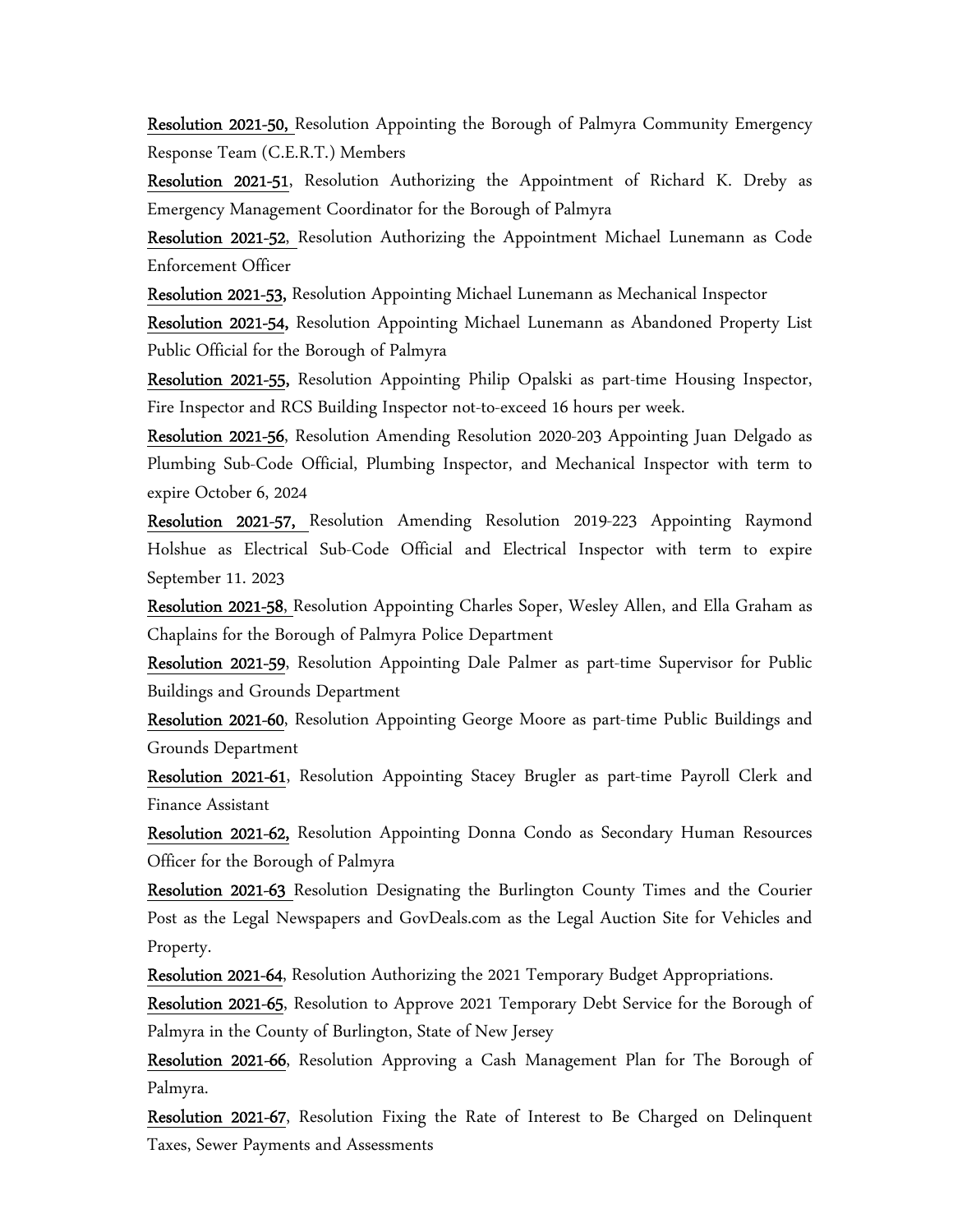Resolution 2021-68, Resolution Authorizing the Tax Collector to Cancel Debits and Credits of \$10.00 or Less for Tax and Sewer Payments

Resolution 2021-69, Resolution Authorizing the Tax Assessor to file Rollbacks, Assessments, Added and Omitted Tax Appeals and Assessor's List of Corrections and Errors on behalf of the Borough of Palmyra.

Resolution 2021-70, Resolution Awarding a contract to New Jersey Animal Control, LLC for 2021 Animal Control Services, subject to the Solicitor's review and the Chief Financial Officer's Certification

Resolution 2021-71, Resolution Awarding 2021 Maintenance Contract for Sewage Treatment Plant to Municipal Maintenance Company, Inc. in the amount of \$240,606.00, subject to the Solicitor's review and Chief Financial Officer's certification

Resolution 2021-72, Resolution Awarding 2021 On-Call Contracting Services Contract to Neri's Construction & Rentals, Inc. in the amount of \$484,190.00 subject to the Solicitor's review and the Chief Financial Officer's certification

Resolution 2021-73, Resolution Awarding 2021 Sewer Treatment Plant and Pump Station Debris Removal Contract to FRANC Environmental, Inc. in the amount of \$66,502.80 subject to the Solicitor's review and the Chief Financial Officer's certification

Resolution 2021-74, Resolution Awarding the 2021 HVAC Maintenance Contract to Air Systems Maintenance in the amount of \$24,718.00 subject to Solicitor's review and the Chief Financial Officer's certification

Resolution 2021-75, Resolution Awarding the 2021-2022 Transportation and Disposal of Sludge Contract to FRANC Environmental, Inc. in the amount of 0.0959 per Gallon for Both Years 2021 and 2022, subject to the Solicitor's review and the Chief Financial Officer's certification

Resolution 2021-76, Resolution Awarding a Contract to Eastern Environmental, LLC for the 2021 & 2022 Tree Service Contract Effective January  $1<sup>st</sup>$ , 2021 thru December 31 $<sup>st</sup>$ , 2022.</sup>

Resolution 2021-77, Resolution Authorizing the Payment of December bills in the amount of \$2,046,544.07.

Resolution 2021-78, Resolution Authorizing the Chief Finance Officer to Pay Vendor Bills during the Month of January 2021.

Mayor Tait requested a motion to approve Resolutions 2021-1 thru 2021-5, Resolutions 2021-10 thru Resolution 2021-17, Resolution 2021-19 thru 2021-22 and Resolutions 2021-24 thru Resolution 2021-78. Mrs. Russell made a motion to approve Resolutions 2021-1 thru 2021-5, Resolutions 2021-10 thru Resolution 2021-17, Resolution 2021-19 thru 2021-22 and Resolutions 2021-24 thru Resolution 2021-78. President Howard seconded the motion.

#### At the call of the roll:

INFAVOR: Mr. Allmond, Dr. Cloud, Mrs. Jenkins, Mrs. McCann, Mrs. Russell, President Howard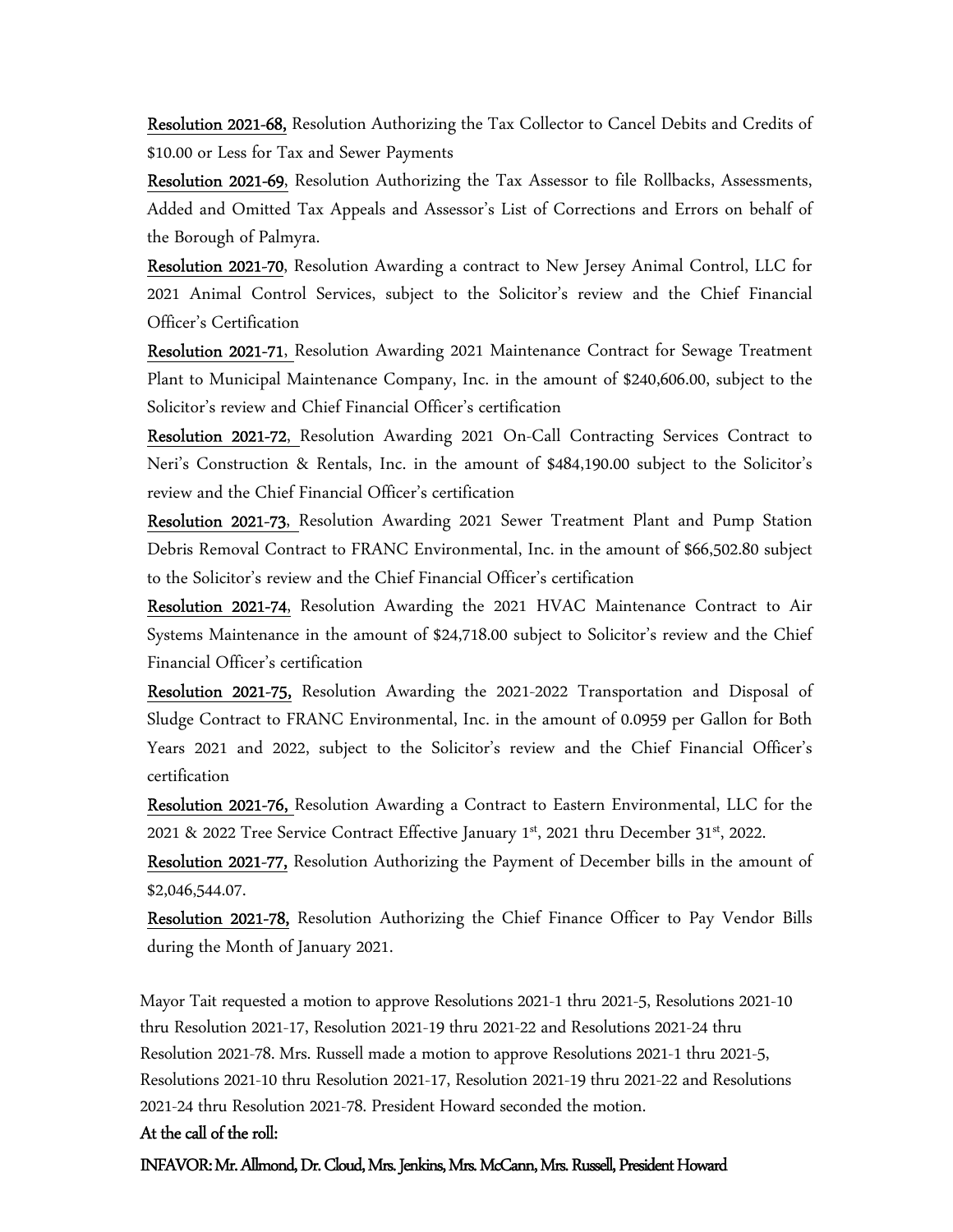#### AGAINST: None

## Motion Carried. Resolutions 2021-1 thru 2021-5, Resolutions 2021-10 thru Resolution 2021-17, Resolution 2021-19 thru 2021-22 and Resolutions 2021-24 thru Resolution 2021-78 were approved.

Mayor Tait then returned to the follow resolutions and read them into the record:

Resolution 2021-06, Resolution Authorizing the Appointment of Alexis B Batten, Esq. of Parker McCay as Special Counsel/Bond Attorney.

Resolution 2021-07, Resolution Authorizing the Appointment of Armando Riccio, Esq. as Special Counsel/Labor Attorney for Non-police Employment matters.

Resolution 2021-08, Resolution Authorizing the Appointment of Evan H C Cook, Esq. of Malamut & Associates, LLC as Special Counsel/Conflict Attorneys.

Resolution 2021-09, Resolution Authorizing the Appointment of Andrew Brewer, Esq. of Maraziti Falcon, LLP as Special Counsel/Municipal Redevelopment Attorney.

Resolution 2021-18, Resolution Authorizing the Appointment Brian E. Turner, Esq., and/or Daniel Gee, Esq., of Malamut & Associates, LLC as Municipal Prosecutors

Resolution 2021-23, Resolution Appointing Robert N. Wright, Jr., Esq., of Malamut & Associates as Special Counsel/Ethics Attorney

Mayor Tait requested a motion to approve Resolutions 2021-6 thru 2021-9, Resolutions 2021-18 and Resolution 2021-23. Mr. Allmond made a motion to approve Resolutions 2021-6 thru 2021-9, Resolutions 2021-18 and Resolution 2021-23. Mrs. Russell seconded the motion.

#### At the call of the roll:

#### INFAVOR: Mr. Allmond, Dr. Cloud, Mrs. Jenkins, Mrs. McCann, President Howard

#### AGAINST: None

#### ABSTAIN: Mrs. Russell

Motion Carried. Resolutions 2021-6 thru 2021-9, Resolutions 2021-18, and Resolution 2021-23, were approved.

#### COMMENTS FROM THE GOVERNING BODY

Dr. Cloud -no comment

Mrs. Jenkins congratulated Mr. Allmond and Dr. Cloud and wished everyone a Happy and safe New Year. Mr. Jenkins asked everyone to remember the teachers, first responders as well, trying to educate our children.

#### Mr. Allmond – no comment